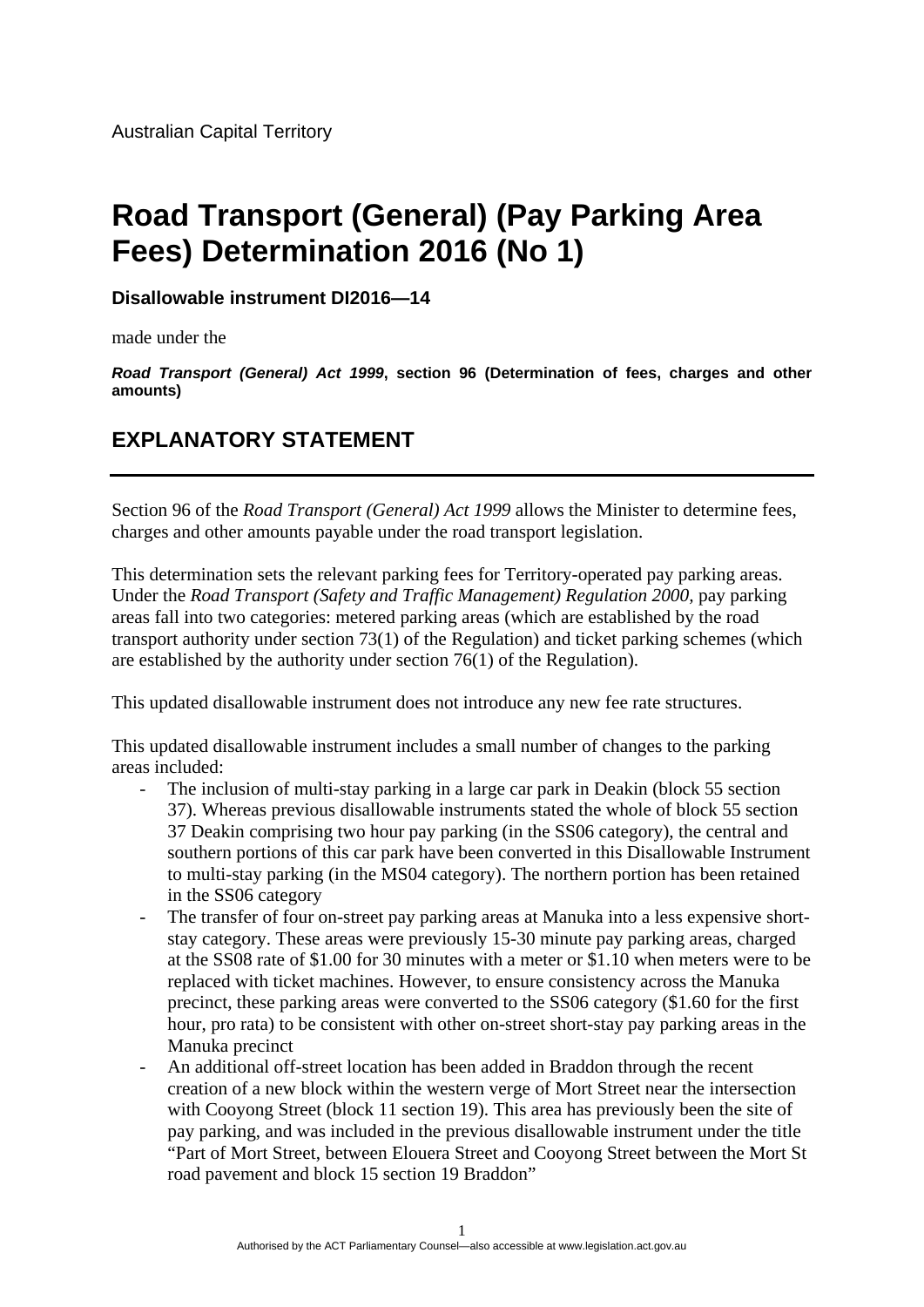- A minor change has also been made to better describe on-street parking in parts of Braddon and Civic. The previous Disallowable Instrument included a portion of Mort Street between Elouera and Bunda Streets. This Disallowable Instrument splits this road segment into two, with Cooyong Street as a dividing point, as Cooyong Street forms part of the boundary between Civic and Braddon.

A Regulatory Impact Statement is not required for this determination as section 36(1)(k) of the *Legislation Act 2001* applies – amending of a fee, charge or tax consistent with announced government policy. Parking fees made by this instrument are consistent with the Government's policies to reduce the provision of free parking, encourage greater use of sustainable transport options, and support a Smart Parking trial. All of these policies are included in the Government's parking action plan "Building an Integrated Transport Network – Parking", which was released in mid-2015.

This determination is a disallowable instrument and must be presented to the Legislative Assembly within 6 sitting days after its notification pursuant to section 64 of the *Legislation Act 2001*.

## **Outline of provisions**

Section 1 – Name of instrument This section names the instrument.

Section 2 – Commencement

This section states when the instrument commences.

Section 3 – Fees for short and multi-stay pay parking areas

This section determines the fee for parking a vehicle in a short-stay parking area or multi-stay parking area as described in schedule 1.

A list of all pay parking areas by name, location, and fees by the hour and (where applicable) part thereof, can be found in Schedule 1 of the instrument.

Section 4 – Multi-day and eligible CIT student parking tickets – effect of

This section determines that the fees in section 3 do not apply to the parking of a vehicle in a pay parking area if one of the following applies to the parking of the vehicle in the pay parking area:

- a) a current multi-day parking ticket; or
- b) a current parking ticket for an eligible CIT student.

## Section 5 – Fees for multi-day parking tickets

This section determines the fee for multi-day parking tickets for the parking of vehicles in the pay parking areas indicated in schedule 2.

The changes included in this updated disallowable instrument will not affect the price of prepaid all-day parking tickets that are usable in multi-stay ticket parking areas.